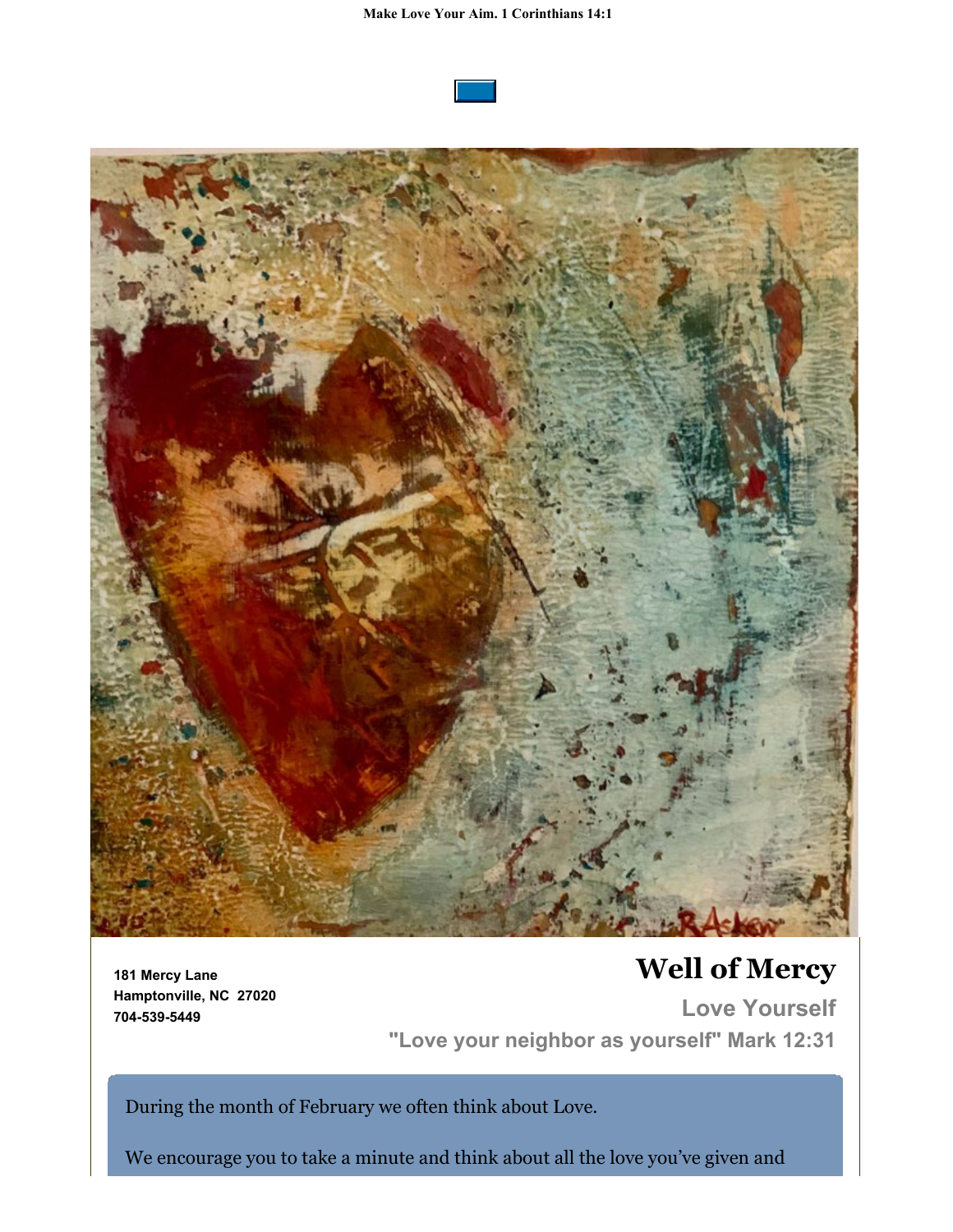received over the course of the past two years of pandemic life. Who are the individuals you want to be intentional about loving well in the future? Have you thanked the individuals that have loved you well? Mister Rogers always reminded people to let others know you care about them and we encourage you to do the same.

We'd also like to remind you to Love Yourself! People often think about loving others first....

What does it look like to Love Yourself Well? It could look like eating healthy meals, taking time in nature, being creative, or scheduling a personal retreat. Whatever it is that brings you joy, feeds your spirit, and makes you feel alive, we hope you're making time for it. If not, pause and consider showing yourself some love.

Be Well. Love Yourself and Others. As you return home from a Well retreat, we hope you take the love of Well with you to share.

#### **Upcoming Retreats And Workshops**

### **March**

### **[Introduction To Meditation: A Month Long Virtual Series](https://wellofmercy.networkforgood.com/events/38256-introduction-to-meditation-a-month-long-virtual-series)**

Participate in this safe and welcoming time to explore non-judgmental momentto-moment awareness in this weekly beginner's mindfulness meditation series.

Every Tuesday in March

#### **\$125**

Limited to 12 virtual retreatants 7:00-8:30pm



Check the [Website](https://wellofmercy.networkforgood.com/events/25374-well-of-mercy-2022-circles-retreats-workshops) & [Facebook](https://www.facebook.com/Well-of-Mercy-130256423691167) for retreats released between newsletters. **Programs often fill before they can be published in the newsletter.**

### **Allegiance to Earth: Conserve Energy**

Environmental tips! Ways to conserve energy:

- 1. Consider installing a smart thermostat.
- 2. Insulate your home and consider installing energy-efficient windows.
- 3. Use natural light whenever possible.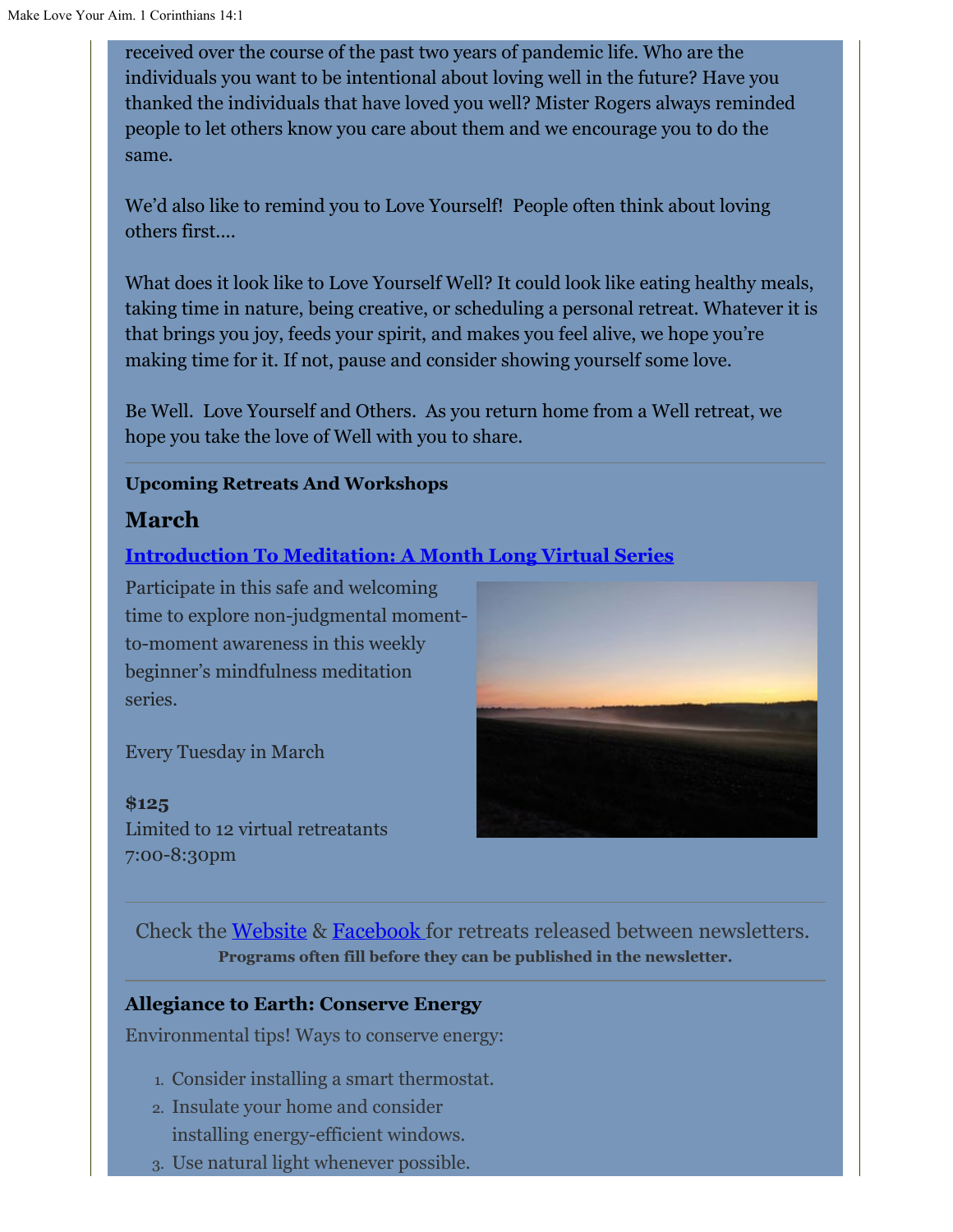- 4. Turn off lights and unplug electronics when not in use, including coffee pots & phone chargers.
- 5. If the heat or air conditioner is on; keep windows and doors closed.



#### **Connecting to Our Roots**

Our book club this month focused on three of the critical concerns of the Sisters Of Mercy: Racism, Non-Violence, and Women.

Thanks to those who joined us for an engaging discussion about Coretta Scott King's Memoir.



## **Giving: Items Needed**

We are looking to freshen up some of our **recliners and mattresses**. If you have any contacts in the furniture industry that might be interested in making a donation please contact Meg Robertson:

### **Gift Shop Corner**

North Carolina author Kathy Izard has two books available in our gift shop.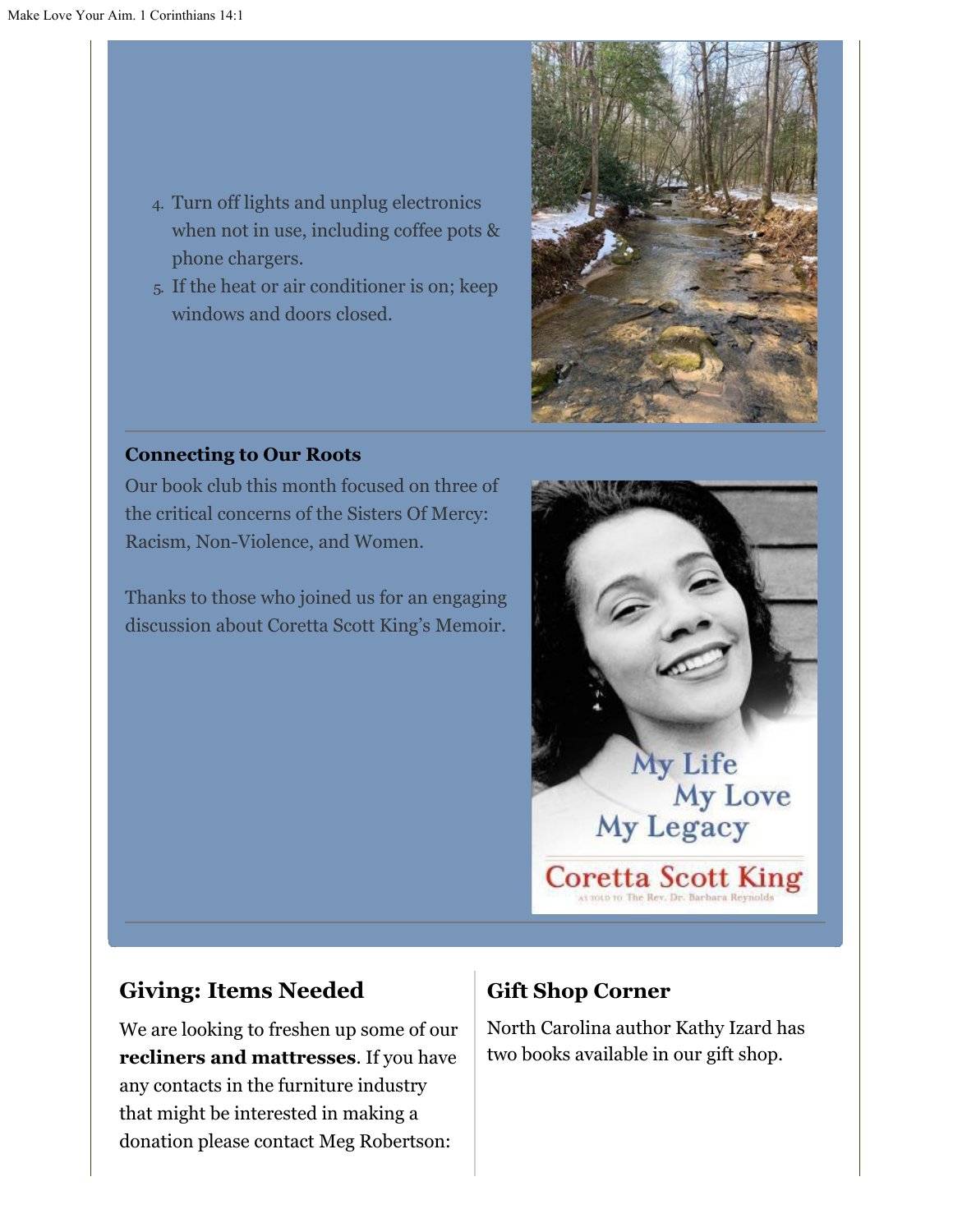Meg@wellofmercy.org

# **Seeking Board Members!**

Seeking a diverse pool of candidates to add to our Board of Directors with skills in the following areas: Legal, IT, Accounting, Marketing and Fundraising.

If you or someone you know is interested in serving on a volunteer board of directors please email Sister Lillian at ljordan@sistersofmercy.org. Thanks for considering and sharing with your network.

Give to Love. Love to Give. Please consider making a gift to Well in honor or in memory of someone you love. We will let them know a gift has been made in their honor.



# **Gratitude**

We LOVE our Volunteers!

Meet Jennie! Jennie volunteers every Wednesday through Thursday mornings. She greets guests with a warm welcome and bright shiny smile. We are so grateful to have her here with us "pinch-hitting" in many areas. You might find her at the front desk, kitchen, or stocking guest houses.



*A Good Night for Mr. Coleman* inspires young readers to believe in themselves and to know they have the power to change the world to make it a better place for others.



### *The Last Ordinary Hour*

is a memoir that reminds us of the fragility of life, to move forward and lean on our faith during challenging times of crisis.

For more information about Kathy Izard see her [website](https://www.kathyizard.com/).

Find us on [Facebook](https://www.facebook.com/Well-of-Mercy-130256423691167) Follow us on [Instagram](https://www.instagram.com/wellofmercy/) Visit our [Website](https://www.wellofmercy.org/)